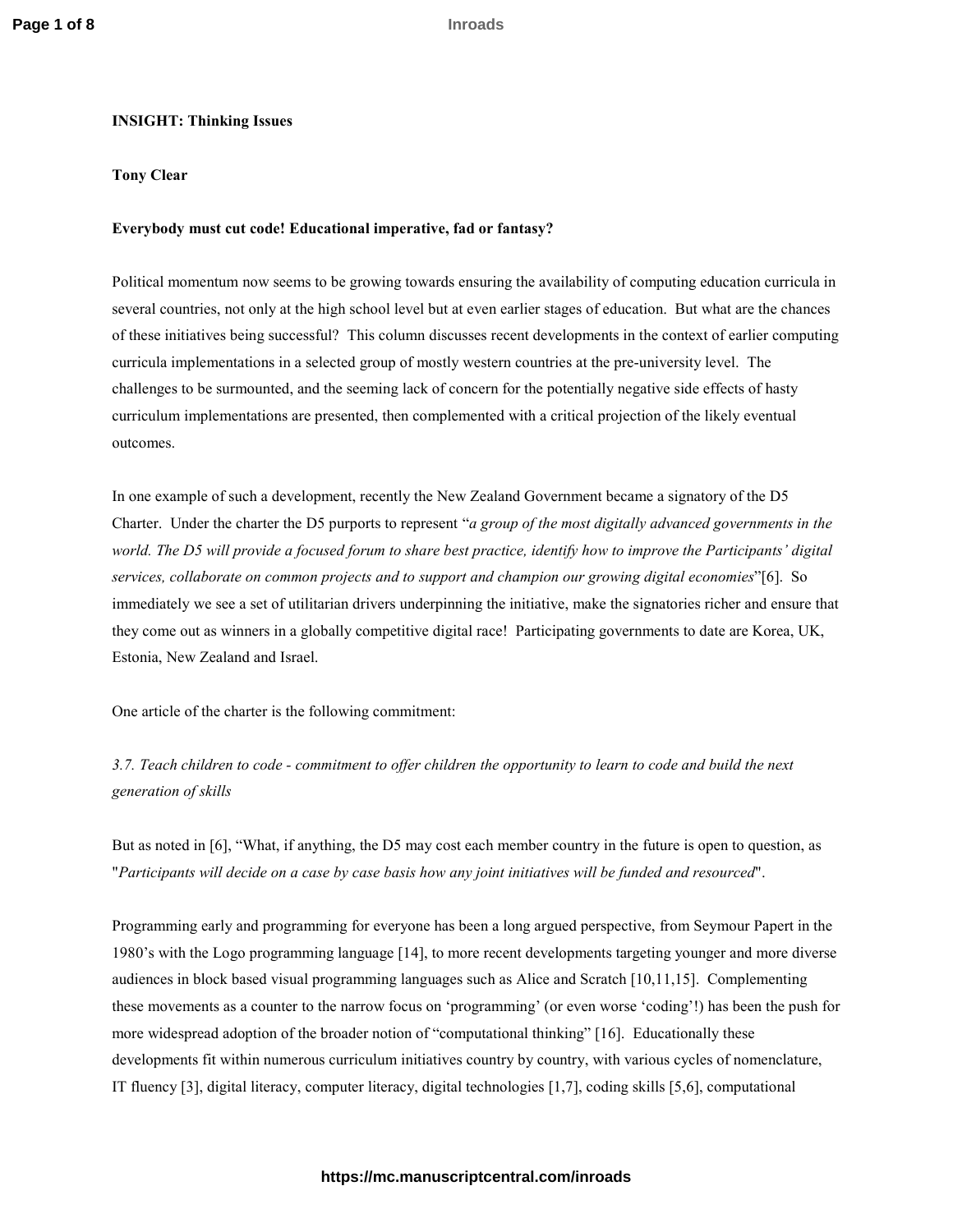thinking [16] etc. Individual country trajectories will have varied, but the progression of CS curricula at High School levels has mostly been mixed and confused, demonstrating inconsistency in differentiating between three different approaches: 1) teaching CS as a discipline in its own right; 2) disseminating computer literacy, and 3) engaging in the use of computers for teaching other subjects. In one country study reported in 2004 [9], the Finnish upper high school CS curriculum was shown to have moved significantly over a period from 1972 with 'Automatic Data Processing' (ADP) taught as a sub-field of mathematics, towards 'Information Technology' in 1985. Two courses were described: a) basic use of computers, b) programming). By 1994 CS studies had become subsumed under broad themes, and by 2003 in an increasingly devolved curriculum, the two themes covering CS were "technology and society" and communication and media competence", without specific reference to computers or CS. The authors of the study concluded "*enthusiastic teachers should be cherished as precious assets…[who] decide whether courses in CS are arranged or not*" and that "*the possibility to learn CS in Finnish high schools is changing to a game of chance*" [9]. This dismal picture would not be widely different from the experience of many other countries.

More recently the concerns voiced by key influencers in the UK technology community about the abysmal curriculum offerings their children had available to them in their schools, had a great political impact, as is evident in the quote below from the UK education minister Michael Gove:

*"ICT used to focus purely on computer literacy – teaching pupils, over and over again, how to wordprocess, how to work a spreadsheet, how to use programs already creaking into obsolescence; about as much use as teaching children to send a telex or travel in a zeppelin. Our new curriculum teaches children computer science, information technology and digital literacy:* 

*teaching them how to code, and how to create their own programs; not just how to work a computer, but how a computer works and how to make it work for you." [5]* 

I have sympathy for this concern myself seeing my granddaughter [an attendee of many CS Ed conferences and Scratch literate] being subjected to the same experience of end-user computing as ICT at high school.

Yet if we take on board the lessons learned from the New Zealand senior high school CS curriculum roll-out, a major move towards a more credible CS curriculum is challenging for systems and teachers. As noted in [1] a survey of teachers showed that the majority were aged 50 plus, had no experience in computer science as a subject and were not confident in teaching the new materials. To put this in perspective, would we seriously expect a computer scientist to teach senior high school Latin after a two day crash course and a pointer to a repository of someone else's hastily prepared curriculum materials? Yet these lessons reflect experiences with introducing a CS curriculum at high school level, not as now proposed in some countries [notably UK and Australia], from the elementary school and upwards [5,7]. As observed in [7] stakeholder consultation in Australia has "*identified significant concerns in relation to teacher development (particularly at F-7), appropriate pedagogy, and skills needed for integration of DT learning objectives with the teaching of other learning areas*". The authors further note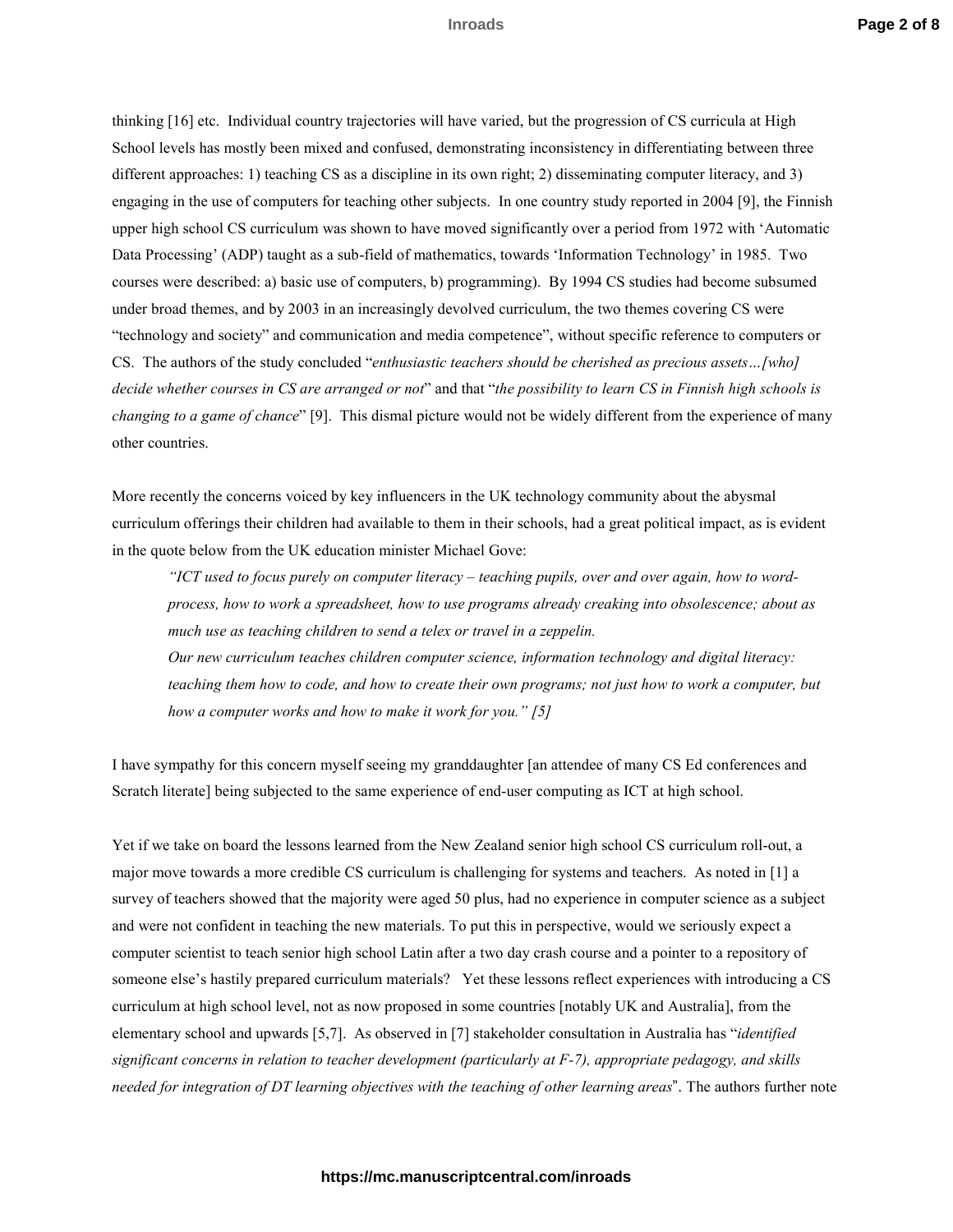the limited research in the area to guide teachers in appropriate pedagogical strategies. The work by Ray Lister on neo-piagetian stages of cognitive development at tertiary level [12], should give some additional cause for concern about the typical student's ability to handle different forms of abstraction at the earlier schooling levels.

Even worse, with the way in which Anglo-phone governments (who mostly tend to be of a neo-liberal stripe) manage schools [and in some cases tertiary institutions] punitively through withdrawal of funding based on student pass rate thresholds [4,2], having demanding courses in which students fail is not a good thing. In [3] I have previously commented on the role of dumbed down end user focused ICT courses as an easy way of getting nonacademic students through examination hurdles and making the school statistics look good. As also noted in the New Zealand context [1]

*Two respondents mentioned that management and colleagues do not understand the new courses: "Educating other staff (still) that this is not a typing class," "Management, both Senior and Departmental do not understand the importance of the topic in terms of content and job opportunities. The digital technology [achievement standards] are viewed as being 'too hard' and there is a push to return to [unit standard] work where students gain credits for doing rather than thinking."* 

Then further taking equity considerations into account, what is the likely impact of these developments in pushing CS further back in the curriculum. Will it merely reinforce the negative gender stereotypes about CS as a discipline earlier? If we acknowledge the findings of Jane Margolis in her dispiriting book about race, class, prejudice and quality of CS teaching in poorer and minority schools, then will this extension of the CS curriculum bear fruit in those schools, or be just another under resourced, poorly taught and marginalised subject?

Politically driven CS curriculum initiatives aimed at developing the competitiveness necessary for the much vaunted knowledge economy are probably merely a passing fad. Yet few could take issue with the need for a serious revamp of what passes for a CS/IT curriculum below the University level in most countries. Though when we see educators in the tougher schools struggling to teach basic numeracy and math at elementary and high school levels [13], the prospect of the universal success of a 'computational thinking' curriculum, which we could view as 'numeracy on steroids' seems rather far-fetched to me.

The utopian view will see the developing of programming skills from an early age as a part of a modern liberal education, in which students have the opportunity to express a new form of creativity, through that most plastic of all media - software! If we do see a set of curriculum initiatives that can succeed in re-sparking the passion, beauty, joy and awe: and making computing fun again [8], then that would be wonderful. I sincerely hope this will be the outcome, but with this ambitious broadening out of the CS curriculum and its attempted wholesale delivery across primary, secondary and tertiary sectors of education, I fear that things will persist. Much as they have done for the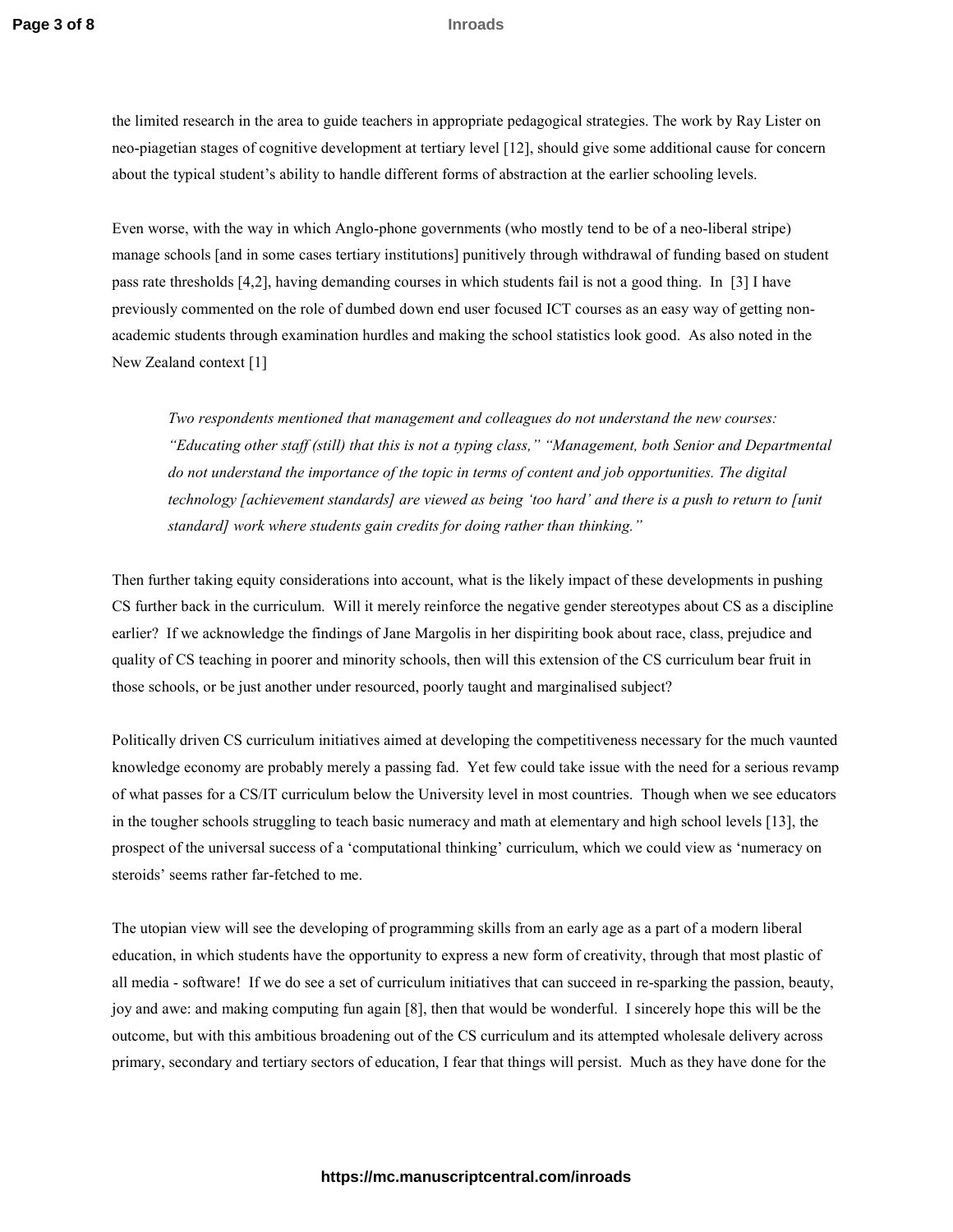last four decades of computing education in schools, I suspect we will continue to see isolated islands of excellence drifting in a sea of dross!

- **1.** Bell, T., Andreae, P. and Robins, A. "A Case Study of the Introduction of Computer Science in NZ Schools." *Transactions in Computing Education*, 14 (2014): 1-31.
- **2.** Clear, A. and Clear, T. "Introductory Programming and Educational Performance Indicators a Mismatch". in *Proceedings of ITx New Zealand's Conference of IT*, Hamilton, New Zealand: CITRENZ, 2014: 123-128.
- **3.** Clear, T. and Bidois, G. "Fluency in Information Technology FITNZ: An ICT Curriculum Meta-Framework for New Zealand High Schools." *Bulletin of Applied Computing and IT,* 3 (2005): *http://www.citrenz.ac.nz/bacit/0303/2005Clear\_FITNZ.htm*.
- **4.** Dee, T.S. and Jacob, B. "The impact of no Child Left Behind on student achievement." *Journal of Policy Analysis and Management*, 30 (2011): 418-446.
- **5.** Dredge, S. "Coding at school: a parent's guide to England's new computing curriculum." *theguardian*, September 4, 2014. http://www.theguardian.com/technology/2014/sep/04/coding-school-computingchildren-programming. Accessed 2015 August 9.
- **6.** Eskow, S. "NZ Govt commits to kids coding and open source." *IITP Techblog*, 13 July, 2015. http://www.techblog.nz/958-NZGovtcommitstokidscodingandopensource. Accessed 2015 August 9.
- **7.** Falkner, K., Vivian, R. and Falkner, N. "The Australian Digital Technologies Curriculum: Challenge and Opportunity". *In Proceedings of the. Sixteenth Australasian Computing Education Conference (ACE2014)*, ACS, 2014, Auckland, New Zealand: 3-12.
- 8. Garcia, D.D., et al., "Rediscovering the passion, beauty, joy, and awe: making computing fun again, continued." *in Proceedings of the 40th ACM technical symposium on Computer science education*, ACM, 2009, Chattanooga, TN, USA: 65-66.
- **9.** Kavander, T., and Salakoski, T. (2004). "Where have all the flowers gone? Computer Science education in general upper secondary schools." *In Proceedings of the Fourth Finnish/Baltic Sea Conference on Computer Science Education*, Helsinki University, 2004, Koli, Finland: 112-115.
- 10. Kelleher, C. and Pausch, R. "Lowering the barriers to programming: A taxonomy of programming environments and languages for novice programmers." *ACM Computing Surveys*, 37 (2005): 83-137. [doi>10.1145/1089733.1089734]
- **11.** Kelleher, C. and Pausch, R. "Using storytelling to motivate programming." *Communications of the ACM*, 50 (2007): 58-64. [doi>10.1145/1272516.1272540]
- **12.** Lister, R.," Concrete and Other Neo-Piagetian Forms of Reasoning in the Novice Programmer." *in Proceedings of the Thirteenth Australasian Computing Education Conference (ACE 2011)*, ACS, 2011, Perth, Australia: 9-18.
- **13.** Margolis, J. *Stuck in the Shallow End: Education, Race, and Computing*. (Cambridge, Massachusetts: The MIT Press, 2008).

# **https://mc.manuscriptcentral.com/inroads**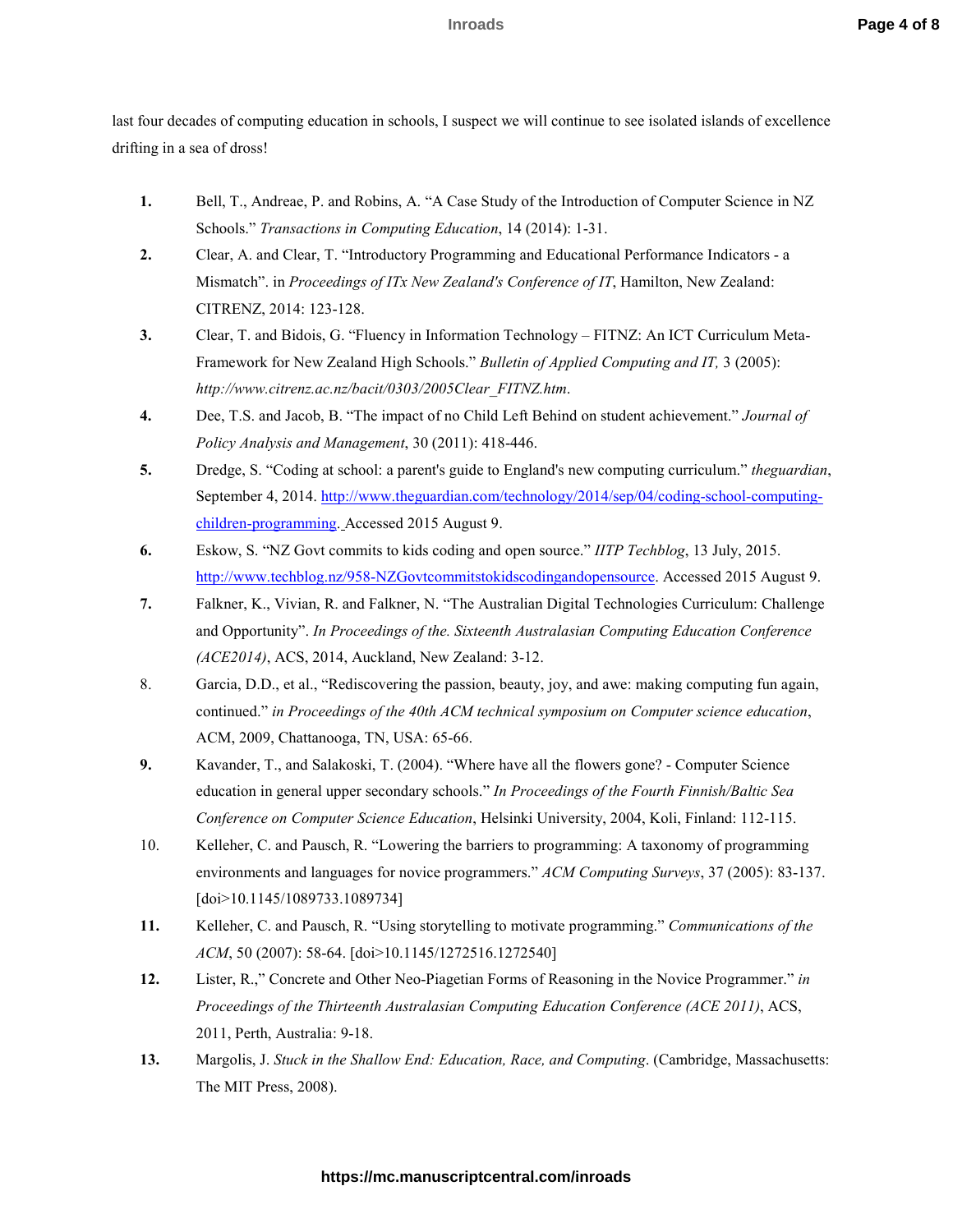- 14. Papert, S. *Mindstorms: children, computers, and powerful ideas*. (New York: Basic Books, Inc., 1980)
- 15. Resnick, M., et al., "Scratch: programming for all." *Communications of the ACM*, *52* (2009): 60-67.
- **16.** Wing, J.M. "Computational thinking", *Communications of the ACM*, 49 (2006): 33-35. [doi>10.1145/1118178.1118215]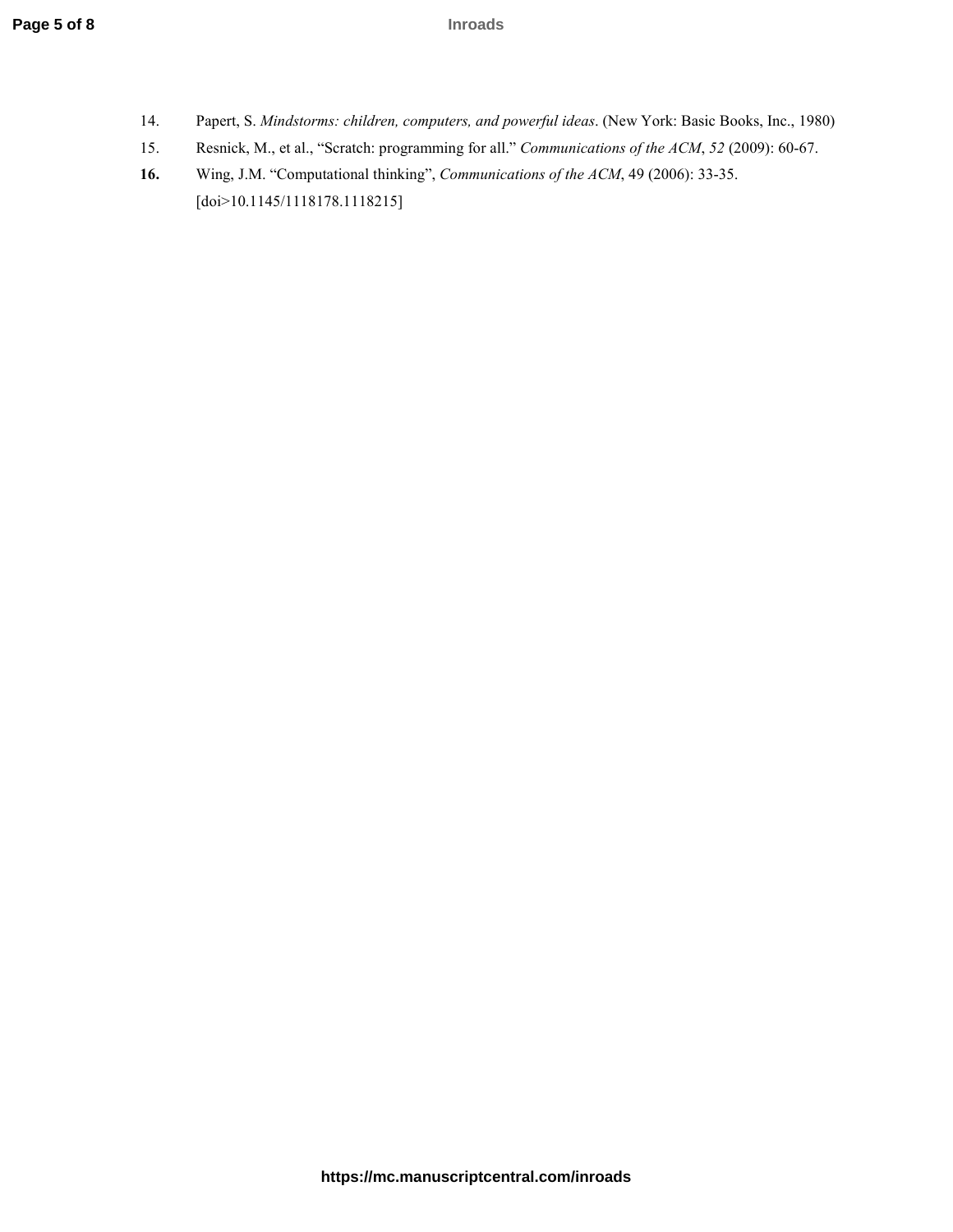# **D5 Charter**



The D5 Charter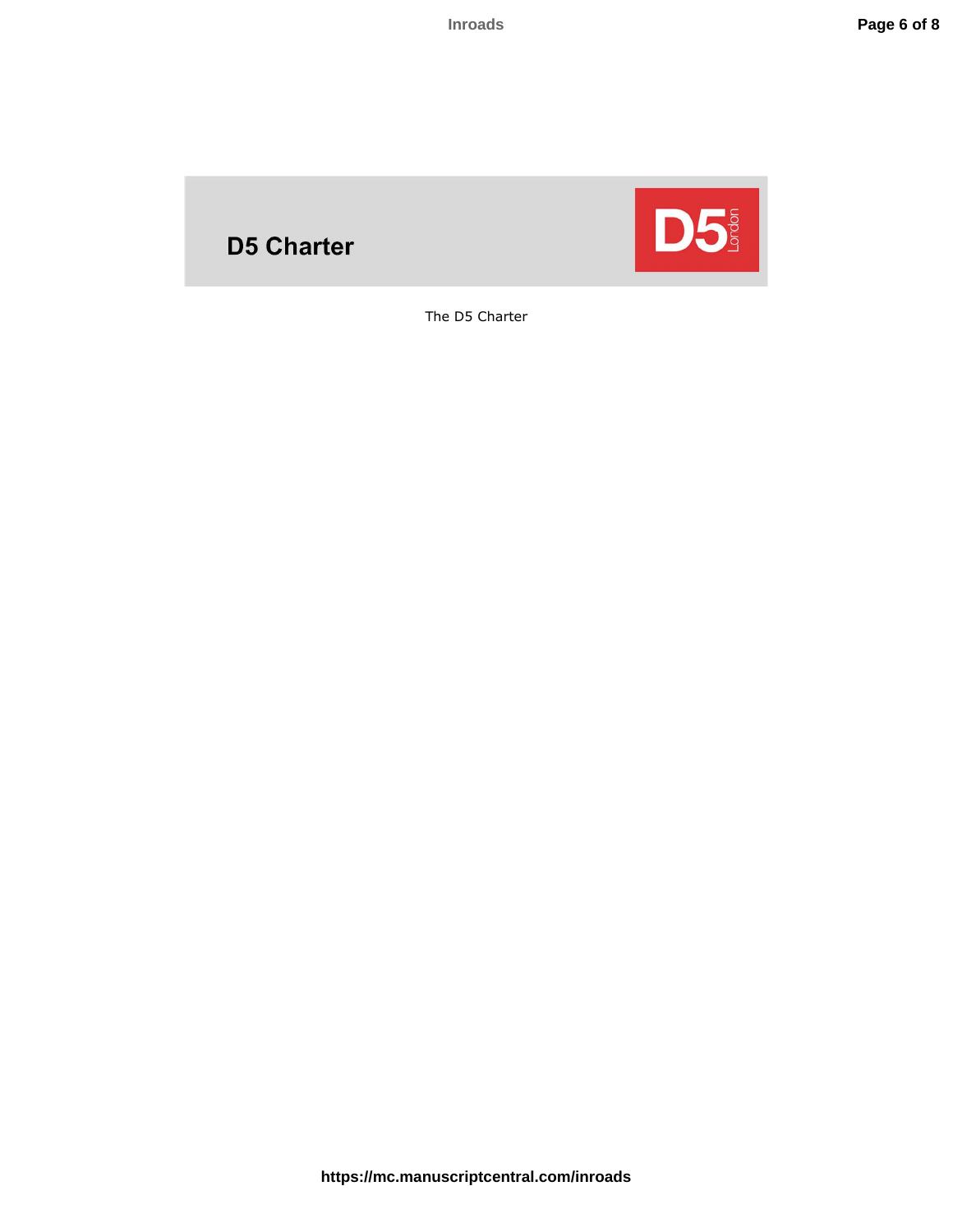

The D5 Charter 70x45mm (72 x 72 DPI)